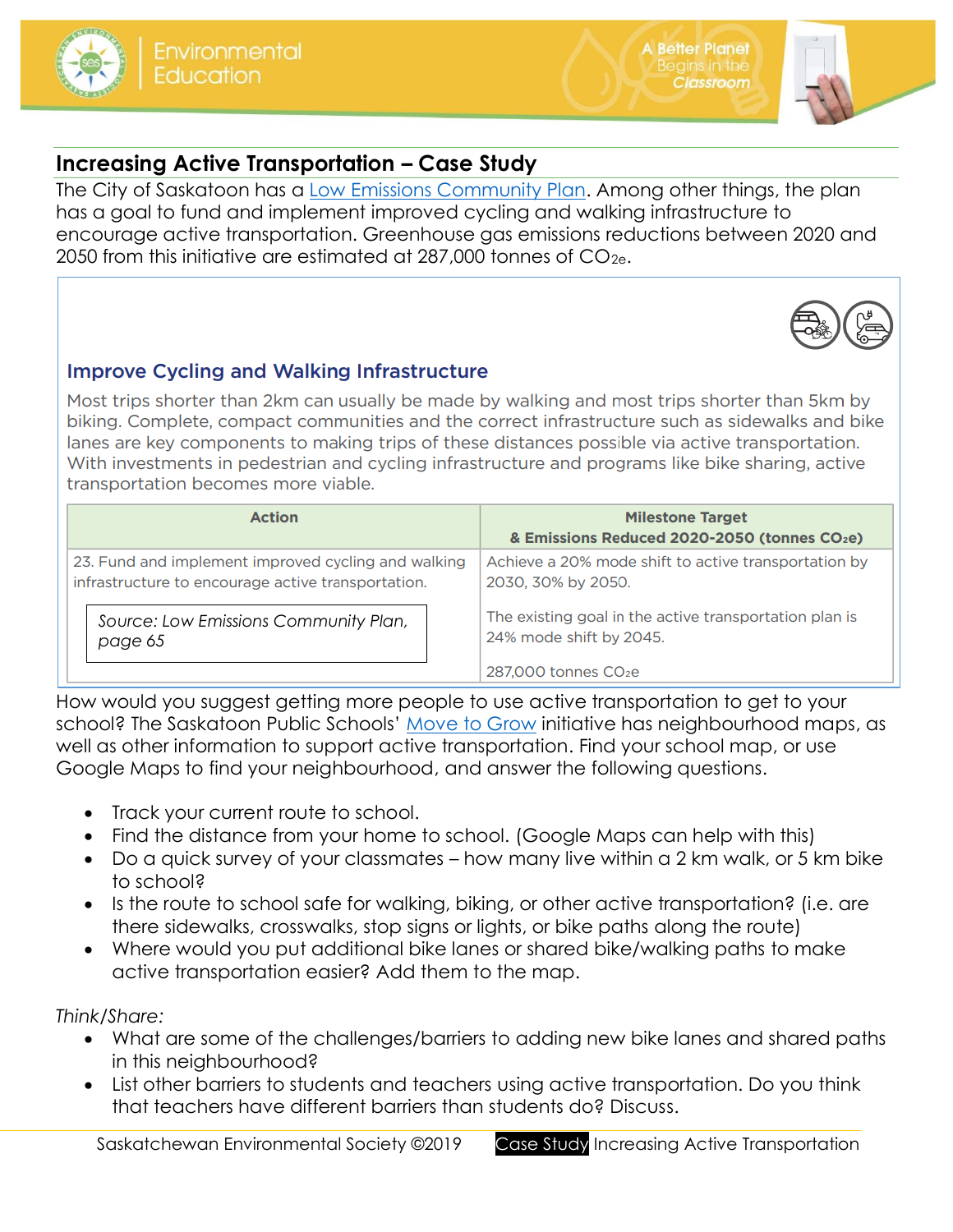



**A Better Planet** 

**lassroom** 

- List some possible solutions to each of these issues.
- How do you and your classmates currently get to school? Survey the group for your mode of transportation for the past 3 days. Graph your results.

The goal in the Low Emissions Community Plan is a 20% mode shift (for example, a change from cars to active transportation) by 2030, 30% by 2050. That would achieve a greenhouse gas emissions reduction of 287,000 tonnes of CO2e/year.

How does the above plan of more people using active transportation fit into the goal of *sustainability:* including a healthy environment, a healthy society, and a healthy economy?

*Think/Share:*

- What are some examples of environmental benefits of more people using biking or walking to get around?
- What are some examples of health benefits of more people using biking or walking to get around?
- What are some examples of social benefits of more people using biking or walking to get around?
- What are some examples of economic benefits of more people using biking or walking to get around?

Make a plan:

- Look at the graph you made of how your classmates got to school in the last 3 days.
- Decide on a reasonable target for improving active transportation. I.e. How many students could walk or bike to school more than they already do? How many more days per week could they walk or bike?
- What supports will students need in order to be successful? Remember this information: [Move to Grow.](https://www.spsd.sk.ca/division/movetogrow/Pages/default.aspx#/=)
- Try your active transportation plan for 2 weeks. Each day record the number of students who used active transportation to get to school.
- Graph your new results.
- How did you do? How can you support more students to use active transportation to get to school?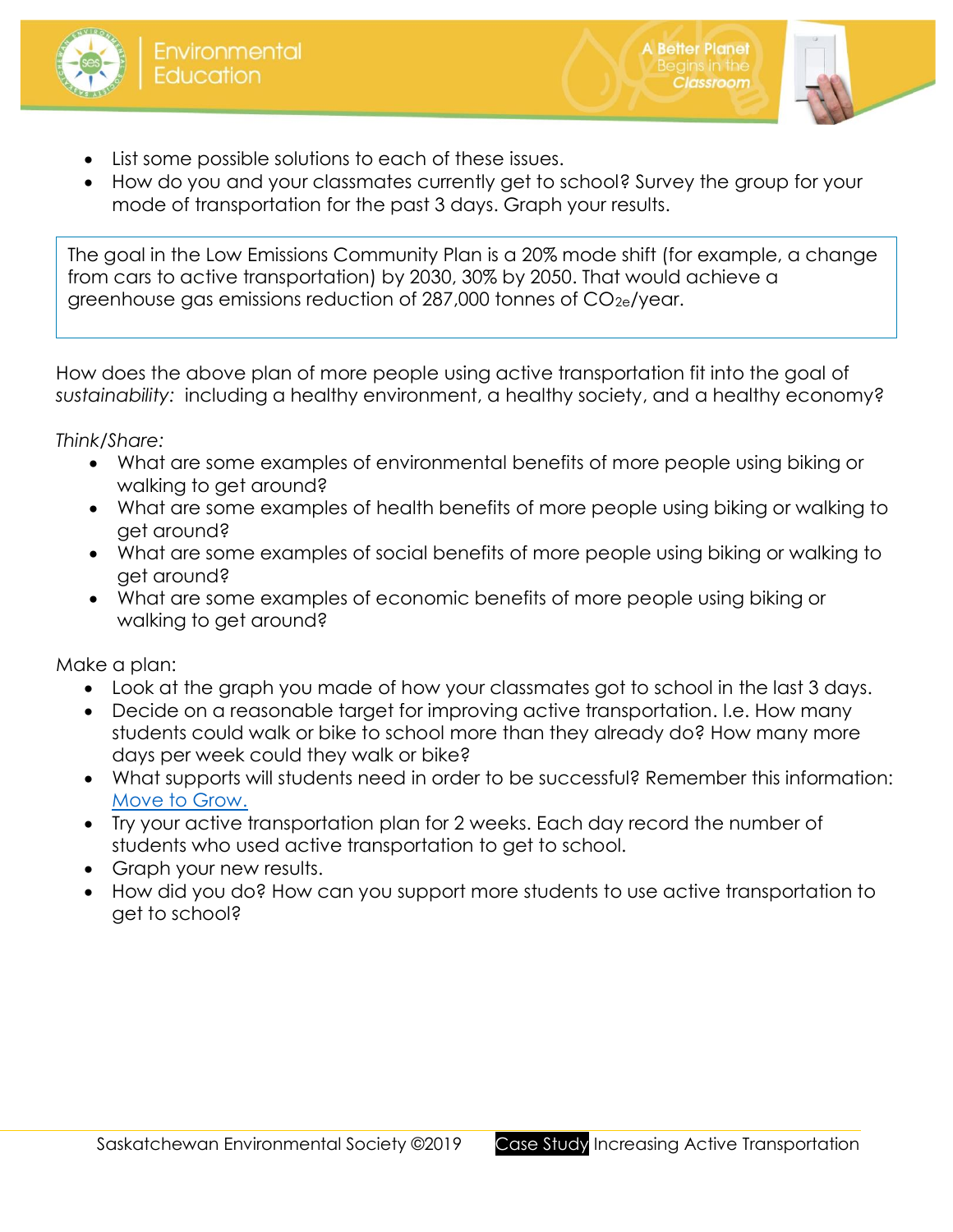

## **Curriculum Connections**

**Grade 4 English Language Art[s CR4.2](https://www.edonline.sk.ca/webapps/moe-curriculum-BB5f208b6da4613/CurriculumOutcomeContent?id=30&oc=64865)** View and respond to visual and multimedia texts (including graphs, charts, diagrams, maps, multimedia DVD, websites, television programs, advertisements, posters), explaining the creator's technique and the impact on viewers. **[CC4.1](https://www.edonline.sk.ca/webapps/moe-curriculum-BB5f208b6da4613/CurriculumOutcomeContent?id=30&oc=64895)** Compose and create a range of visual, multimedia, oral, and written texts that explore: identity (e.g., Expressing Myself), community (e.g., Celebrating and Honouring Others), social responsibility (e.g., Within My Circle) through personal experiences and inquiry. **[CC4.2](https://www.edonline.sk.ca/webapps/moe-curriculum-BB5f208b6da4613/CurriculumOutcomeContent?id=30&oc=64899)** Create a variety of clear representations that communicate straightforward ideas and information relevant to the topic and purpose, including short, illustrated reports, dramatizations, posters, and other visuals such as displays and drawings.

**Health Educatio[n USC4.1](https://www.edonline.sk.ca/webapps/moe-curriculum-BB5f208b6da4613/CurriculumOutcomeContent?id=48&oc=76224)** Assess what healthy eating and physical activity mean for pre/adolescence. **[AP4.1](https://www.edonline.sk.ca/webapps/moe-curriculum-BB5f208b6da4613/CurriculumOutcomeContent?id=48&oc=76297)** Design and apply, with guidance, two four-day action plans that require communication related to healthy eating and physical activity, prevention/ management of health challenges, negotiating disagreements, safety and protection, personal identity, and stressors.

**Mathematics [P4.1](https://www.edonline.sk.ca/webapps/moe-curriculum-BB5f208b6da4613/CurriculumOutcomeContent?id=148&oc=79247)** Demonstrate an understanding of patterns and relations by: identifying and describing patterns and relations in a chart, table or diagram, reproducing patterns and relations in a chart, table, or diagram using manipulatives, creating charts, tables, or diagrams to represent patterns and relations, solving problems involving patterns and relations

**[SP4.1](https://www.edonline.sk.ca/webapps/moe-curriculum-BB5f208b6da4613/CurriculumOutcomeContent?id=148&oc=79316)** Demonstrate an understanding of many-to-one correspondence by: comparing correspondences on graphs, justifying the use of many-to-one correspondences, interpreting data shown using a many-to-one correspondence, creating bar graphs and pictographs using many-to-one correspondence.

**Physical Education [PE4.9](https://www.edonline.sk.ca/webapps/moe-curriculum-BB5f208b6da4613/CurriculumOutcomeContent?id=194&oc=30097)** and refine selected movement skills, tactics, and strategies while participating in: loworganizational, inventive, and cooperative games (e.g., tag games, relay race, prisoner's base), small-sided and lead-up target games (e.g., bowling, curling, golf, bocce ball), small-sided and lead-up striking/fielding games (e.g., long ball, kick ball, softball), small-sided and lead-up invasion/territorial games (e.g., two-on-two, three-on-three games using skills from games such as soccer, basketball, and soft lacrosse), alternate environment activities (e.g., hiking, aquatics, skating, snowshoeing, orienteering, cross-country skiing, tobogganing, cycling, tracking).

**Social Studies [RW4.1](https://www.edonline.sk.ca/webapps/moe-curriculum-BB5f208b6da4613/CurriculumOutcomeContent?id=167&oc=83656)** Analyze the strategies Saskatchewan people have developed to meet the challenges presented by the natural environment.

**Grade 5 English Language Arts: [CC5.1](https://www.edonline.sk.ca/webapps/moe-curriculum-BB5f208b6da4613/CurriculumOutcomeContent?id=31&oc=64976)** Compose and create a range of visual, multimedia, oral, and written texts that explore: identity (e.g., What Should I Do), community (e.g., This is Our Planet), social responsibility (e.g. Teamwork) and express personal thoughts shaped through inquiry. **[CC5.2](https://www.edonline.sk.ca/webapps/moe-curriculum-BB5f208b6da4613/CurriculumOutcomeContent?id=31&oc=64980)** Demonstrate a variety of ways to communicate understanding and response including illustrated reports, dramatizations, posters, timelines, multimedia presentations, and summary charts. **[CC5.3](https://www.edonline.sk.ca/webapps/moe-curriculum-BB5f208b6da4613/CurriculumOutcomeContent?id=31&oc=64990)** Speak to express and support a range of ideas and information in formal and informal speaking situations (e.g., giving oral presentations and reports, retelling a narrative, explaining a display to others, working in groups) for particular audiences and purposes.

**Health Education [AP5.1](https://www.edonline.sk.ca/webapps/moe-curriculum-BB5f208b6da4613/CurriculumOutcomeContent?id=49&oc=76389)** Design and implement, with guidance, two five-day action plans that embrace health opportunities or address health challenges related to personal eating practices, changes of puberty, impact of illness/disease, identity and well-being, violence, peer pressure, and self-regulation.

**Mathematics [SS5.2](https://www.edonline.sk.ca/webapps/moe-curriculum-BB5f208b6da4613/CurriculumOutcomeContent?id=149&oc=78504)** Demonstrate understanding of measuring length (mm) by: selecting and justifying referents for the unit mm, modelling and describing the relationship between mm, cm, and m units. **[SP5.1](https://www.edonline.sk.ca/webapps/moe-curriculum-BB5f208b6da4613/CurriculumOutcomeContent?id=149&oc=78545)** Differentiate between first-hand and second-hand data. **[SP5.2](https://www.edonline.sk.ca/webapps/moe-curriculum-BB5f208b6da4613/CurriculumOutcomeContent?id=149&oc=78550)** Construct and interpret double bar graphs to draw conclusions. **[SP5.3](https://www.edonline.sk.ca/webapps/moe-curriculum-BB5f208b6da4613/CurriculumOutcomeContent?id=149&oc=78554)** Describe, compare, predict, and test the likelihood of outcomes in probability situations.

**Physical Education [PE5.7](https://www.edonline.sk.ca/webapps/moe-curriculum-BB5f208b6da4613/CurriculumOutcomeContent?id=195&oc=99412)** Refine, alone and with others, selected movement skills, tactics, and strategies while participating in: small-sided and lead-up net/wall games (e.g., badminton, tennis, table tennis, one bounce, three-onthree volleyball, pickleball, paddle ball, and critically reflect on chosen movement skills, tactics, and strategies used in: small-sided and lead-up target games (e.g., bowling, curling, golf, bocce ball, archery), small sided and lead-up striking/fielding games (e.g., long ball, softball, kickball, cricket), small-sided and lead-up invasion/territorial games (e.g., two-on-two, three-on-three games using skills from games such as soccer, basketball, and soft lacrosse), small-sided and lead-up alternate environment activities and games (e.g., hiking, aquatics, orienteering, skating, roping, tobogganing, cross-country skiing, downhill skiing, tracking, cycling, wall climbing, paddling). **[PE5.11](https://www.edonline.sk.ca/webapps/moe-curriculum-BB5f208b6da4613/CurriculumOutcomeContent?id=195&oc=99443)** Examine, evaluate, and communicate the influence of Canadians, both historically and currently, on the development of the numerous options for participation in movement activities in this country.

**Social Studie[s RW5.1](https://www.edonline.sk.ca/webapps/moe-curriculum-BB5f208b6da4613/CurriculumOutcomeContent?id=168&oc=83738)** Explain the importance of sustainable management of the environment to Canada's future.

**Grade 6 Health Educatio[n AP6.10](https://www.edonline.sk.ca/webapps/moe-curriculum-BB5f208b6da4613/CurriculumOutcomeContent?id=50&oc=76492)** Design and implement (with guidance) two six-day action plans that reflect affirmation of personal standards related to decision making, relationships, non-curable infections, stress management, body image, safety, and health promotions.